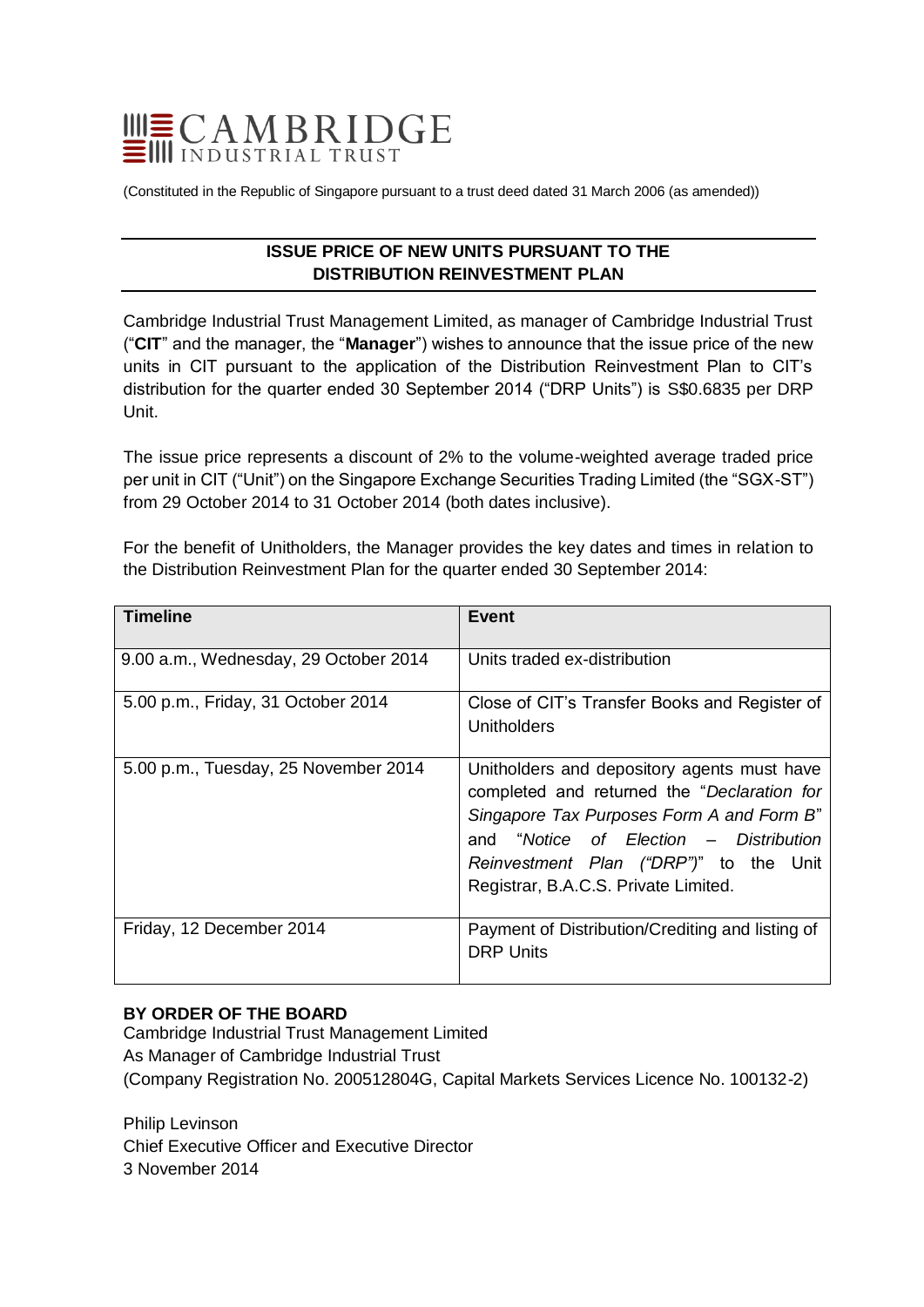#### **For analyst enquiries, please contact**:

Ms Brenda Ng Manager, Investor Relations & Corporate Communications Cambridge Industrial Trust Management Limited Tel: +65 6827 9363 [brenda.ng@cambridgeitm.com](mailto:brenda.ng@cambridgeitm.com)

#### **For media enquiries, please contact**:

Tulchan Communications, Tel: +65 6222 3765

Angela Campbell-Noë, Senior Partner Theodyne Handela Zhuang, Director HP: +65 8200 5915 HP: +65 9061 1075 [acampbell-noe@tulchangroup.com](mailto:acampbell-noe@tulchangroup.com) [jzhuang@tulchangroup.com](mailto:jzhuang@tulchangroup.com)

## **About Cambridge Industrial Trust**

Cambridge Industrial Trust ("CIT"), publicly listed on the Singapore Exchange Securities Trading Limited since 25 July 2006, is Singapore's first independent industrial real estate investment trust ("REIT").

CIT invests in quality income-producing industrial properties and has a diversified portfolio of 49 properties located across Singapore, with a total gross floor area of approximately 8.3 million sq ft and a property value of S\$1.3 billion as at 30 September 2014. They range from logistics, warehousing, light industrial properties, general industrial to car showroom and workshop properties, which are located close to major transportation hubs and key industrial zones island-wide.

The Manager's objective is to provide Unitholders with a stable and secure income stream through the successful implementation of the following strategies:

- Acquisition of value-enhancing properties;
- Pro-active asset management;
- Divestment of non-core properties; and
- Prudent capital and risk management.

Cambridge Industrial Trust Management Limited, the Manager of CIT, is indirectly owned by three strategic sponsors, namely, National Australia Bank Group ("NAB") (56%), Oxley Group (24%) and Mitsui & Co., Ltd ("Mitsui") (20%):

- NAB, one of Australia's four largest banks, is an international financial services group that provides a comprehensive and integrated range of financial products and services;
- Oxley Group is an innovative private investment house specialising in real estate and private equity investments across Asia-Pacific; and
- Mitsui is one of the largest corporate conglomerates in Japan and listed on the Tokyo Stock Exchange. It is one of the largest publicly traded companies in the world. Mitsui also developed the Japan Logistics Fund Inc., a publicly listed REIT in Japan dedicated to investing in distribution facilities.

For further information on CIT, please visit<http://www.cambridgeindustrialtrust.com/>